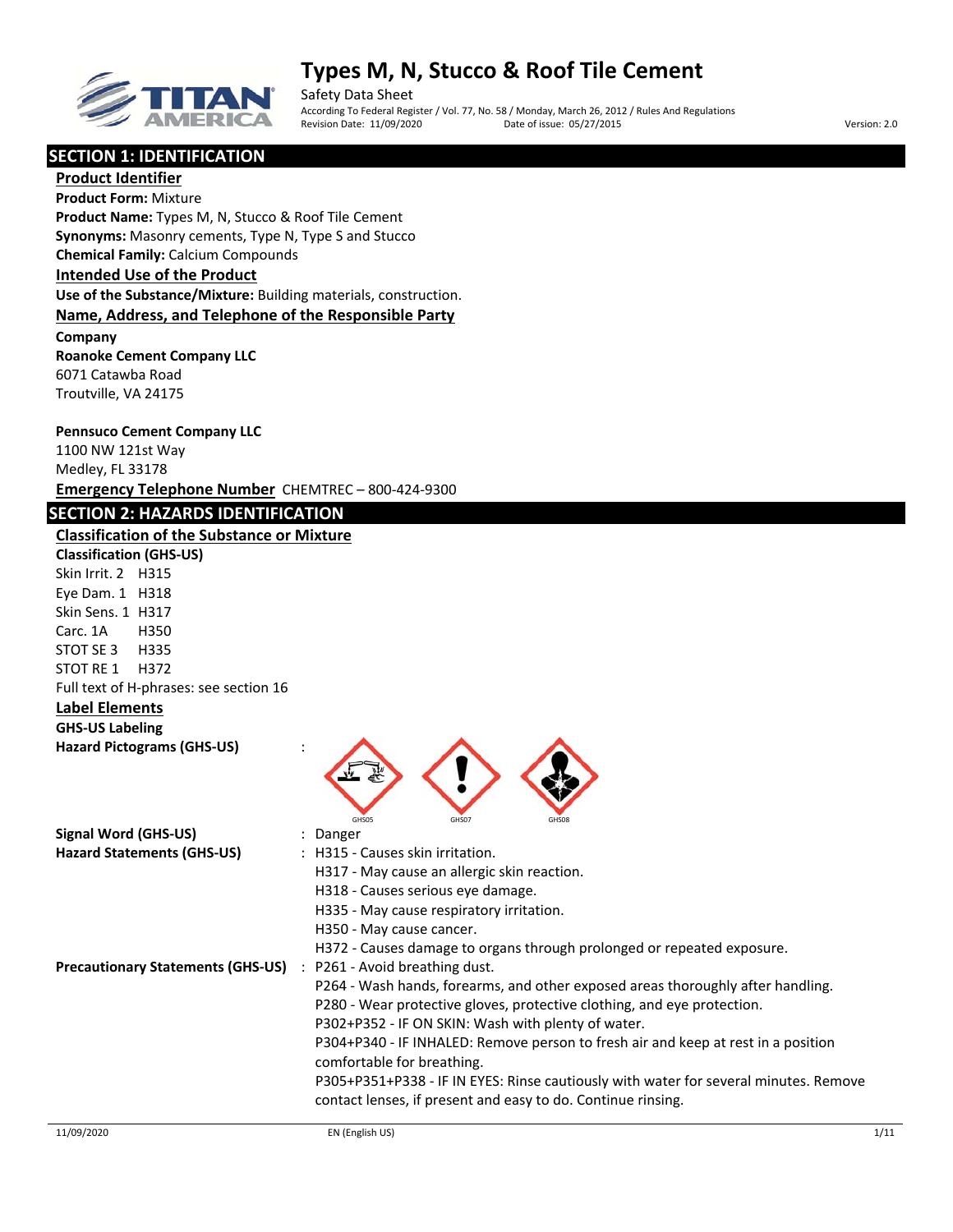Safety Data Sheet According To Federal Register / Vol. 77, No. 58 / Monday, March 26, 2012 / Rules And Regulations

P308+P313 ‐ If exposed or concerned: Get medical advice/attention. P312 ‐ Call a poison center or doctor if you feel unwell. P314 ‐ Get medical advice/attention if you feel unwell. P321 - Specific treatment (see section 4 on this SDS). P332+P313 ‐ If skin irritation occurs: Get medical advice/attention. P333+P313 ‐ If skin irritation or rash occurs: Get medical advice/attention. P362 - Take off contaminated clothing and wash it before reuse. P362+P364 ‐ Take off contaminated clothing and wash it before reuse. P403+P233 ‐ Store in a well‐ventilated place. Keep container tightly closed. P501 ‐ Dispose of contents/container in accordance with local, regional, national, territorial, provincial, and international regulations.

#### **Other Hazards**

**Mixture**

Exposure may aggravate those with pre‐existing eye, skin, or respiratory conditions. Repeated or prolonged exposure to respirable (airborne) crystalline silica dust will cause lung damage in the form of silicosis. Symptoms will include progressively more difficult breathing, cough, fever, and weight loss. Product becomes alkaline when exposed to moisture or water. Exposure can cause chemical burns, or severe irritation of the mucous membranes, skin, eyes, and other exposed areas.

### **Unknown Acute Toxicity (GHS‐US)** Not available

## **SECTION 3: COMPOSITION/INFORMATION ON INGREDIENTS**

| <b>IVIIXCUTE</b>            |                           |             |
|-----------------------------|---------------------------|-------------|
| <b>Name</b>                 | <b>Product Identifier</b> | % (w/w)     |
| Cement, portland, chemicals | (CAS No) 65997-15-1       | 100         |
| <b>Contains (Name)</b>      | <b>Product Identifier</b> | % (w/w)     |
| Limestone                   | (CAS No) 1317-65-3        | $30 - 35$   |
| Gypsum (Ca(SO4).2H2O)       | (CAS No) 13397-24-5       | $3 - 6$     |
| Quartz                      | (CAS No) 14808-60-7       | $0 - 5$     |
| Iron oxide (Fe2O3)          | (CAS No) 1309-37-1        | $1 - 4$     |
| Chromium, ion (Cr 6+)       | (CAS No) 18540-29-9       | ${}_{0.05}$ |

Full text of H‐phrases: see section 16

\*The specific chemical identity and/or exact percentage of composition have been withheld as a trade secret within the meaning of the OSHA Hazard Communication Standard [29 CFR 1910.1200].

\*\*A range of concentration as prescribed by Controlled Products Regulations has been used where necessary, due to varying composition.

\*\*\*More than one of the ranges of concentration prescribed by Controlled Products Regulations has been used where necessary, due to varying composition.

\*\*\*\*Hexavalent chromium is included due to dermal sensitivity associated with the component.

# **SECTION 4: FIRST AID MEASURES**

#### **Description of First Aid Measures**

**General:** Never give anything by mouth to an unconscious person. If you feel unwell, seek medical advice (show the label if possible). **Inhalation:** Inhalation of large amounts of Types M, N, Stucco & Roof Tile Cement requires immediate medical attention. Remove to fresh air and keep at rest in a position comfortable for breathing. Obtain medical attention if breathing difficulty persists.

**Skin Contact:** Heavy exposure Types M, N, Stucco & Roof Tile Cement dust, wet mortar or associated water requires prompt attention. Remove contaminated clothing. Gently wash with plenty of soap and water followed by rinsing with water for at least 15 minutes. Seek medical attention immediately. Wash contaminated clothing before reuse.

**Eye Contact:** Rinse cautiously with water for several minutes. Remove contact lenses, if present and easy to do. Continue rinsing for at least 60 minutes. Seek medical attention immediately.

**Ingestion:** Do not induce vomiting. Rinse mouth. Seek medical attention if any problems arise.

#### **Most Important Symptoms and Effects Both Acute and Delayed**

**General:** Causes serious eye damage. May cause an allergic skin reaction. May cause cancer. Causes skin irritation. May cause respiratory irritation. May cause damage to organs through prolonged or repeated exposure.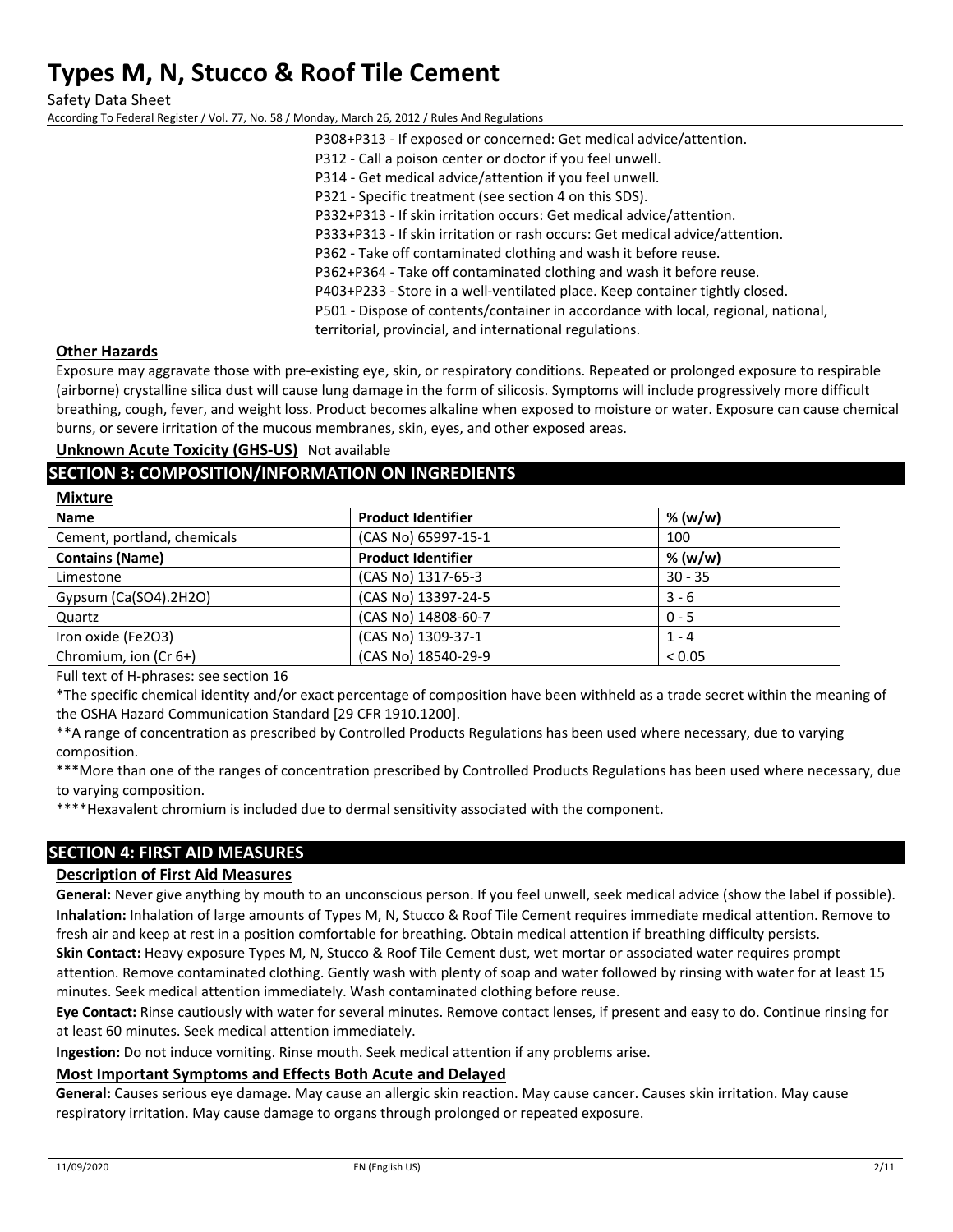Safety Data Sheet

According To Federal Register / Vol. 77, No. 58 / Monday, March 26, 2012 / Rules And Regulations

**Inhalation:** Repeated exposure to respirable (airborne) crystalline silica dust will cause lung damage in the form of silicosis. May cause respiratory irritation.

**Skin Contact:** May cause an allergic skin reaction. Causes skin irritation. Symptoms may include: Redness, pain, swelling, itching, burning, dryness, and dermatitis.

**Eye Contact:** Causes serious eye damage. Symptoms may include: Redness. Pain. Blurred vision. Severe burns.

**Ingestion:** Ingestion is likely to be harmful or have adverse effects.

**Chronic Symptoms:** May cause cancer. May cause damage to organs through prolonged or repeated exposure. Repeated or prolonged exposure to respirable (airborne) crystalline silica dust will cause lung damage in the form of silicosis. Symptoms will include progressively more difficult breathing, cough, fever, and weight loss.

#### **Indication of Any Immediate Medical Attention and Special Treatment Needed**

If you feel unwell, seek medical advice (show the label where possible).

### **SECTION 5: FIRE‐FIGHTING MEASURES**

#### **Extinguishing Media**

**Suitable Extinguishing Media:** No fire hazard present for this material.

**Unsuitable Extinguishing Media:** No fire hazard present for this material.

#### **Special Hazards Arising From the Substance or Mixture**

**Fire Hazard:** Not flammable.

**Explosion Hazard:** Product is not explosive.

**Reactivity:** Reacts slowly with water forming hydrated compounds, releasing heat and producing a strong alkaline

solution until reaction is substantially complete.

#### **Advice for Firefighters**

**Precautionary Measures Fire:** No fire hazard present for this material.

**Firefighting Instructions:** No fire hazard present for this material.

**Protection During Firefighting:** Do not enter fire area without proper protective equipment, including respiratory protection.

**Hazardous Combustion Products**: Carbon dioxide, carbon monoxide, sulfur oxides and metal oxide/oxides

**Other Information:** Refer to Section 9 for flammability properties.

#### **Reference to Other Sections**

Refer to section 9 for flammability properties.

#### **SECTION 6: ACCIDENTAL RELEASE MEASURES**

#### **Personal Precautions, Protective Equipment and Emergency Procedures**

**General Measures:** Do not breathe dust.

#### **For Non‐Emergency Personnel**

**Protective Equipment:** Use appropriate personal protection equipment (PPE).

**Emergency Procedures:** Evacuate unnecessary personnel.

#### **For Emergency Personnel**

**Protective Equipment:** Equip cleanup crew with proper protection.

**Emergency Procedures:** Stop spill if safe to do so. Eliminate ignition sources. Ventilate area.

**Environmental Precautions** Avoid dispersal of spilled material and runoff and contact with soil, waterways, drains and sewers. Inform the relevant authorities if the product has entered the environment, including waterways, soil or air. Materials can enter waterways through drainage systems.

#### **Methods and Material for Containment and Cleaning Up**

**For Containment:** Contain and collect as any solid.

#### **Reference to Other Sections**

See Heading 8. Exposure controls and personal protection. For further information refer to section 13.

#### **SECTION 7: HANDLING AND STORAGE**

#### **Precautions for Safe Handling**

**Additional Hazards When Processed:** Do not breathe dust.

**Hygiene Measures:** Handle in accordance with good industrial hygiene and safety procedures. Wash hands and other exposed areas with mild soap and water before eating, drinking or smoking and when leaving work.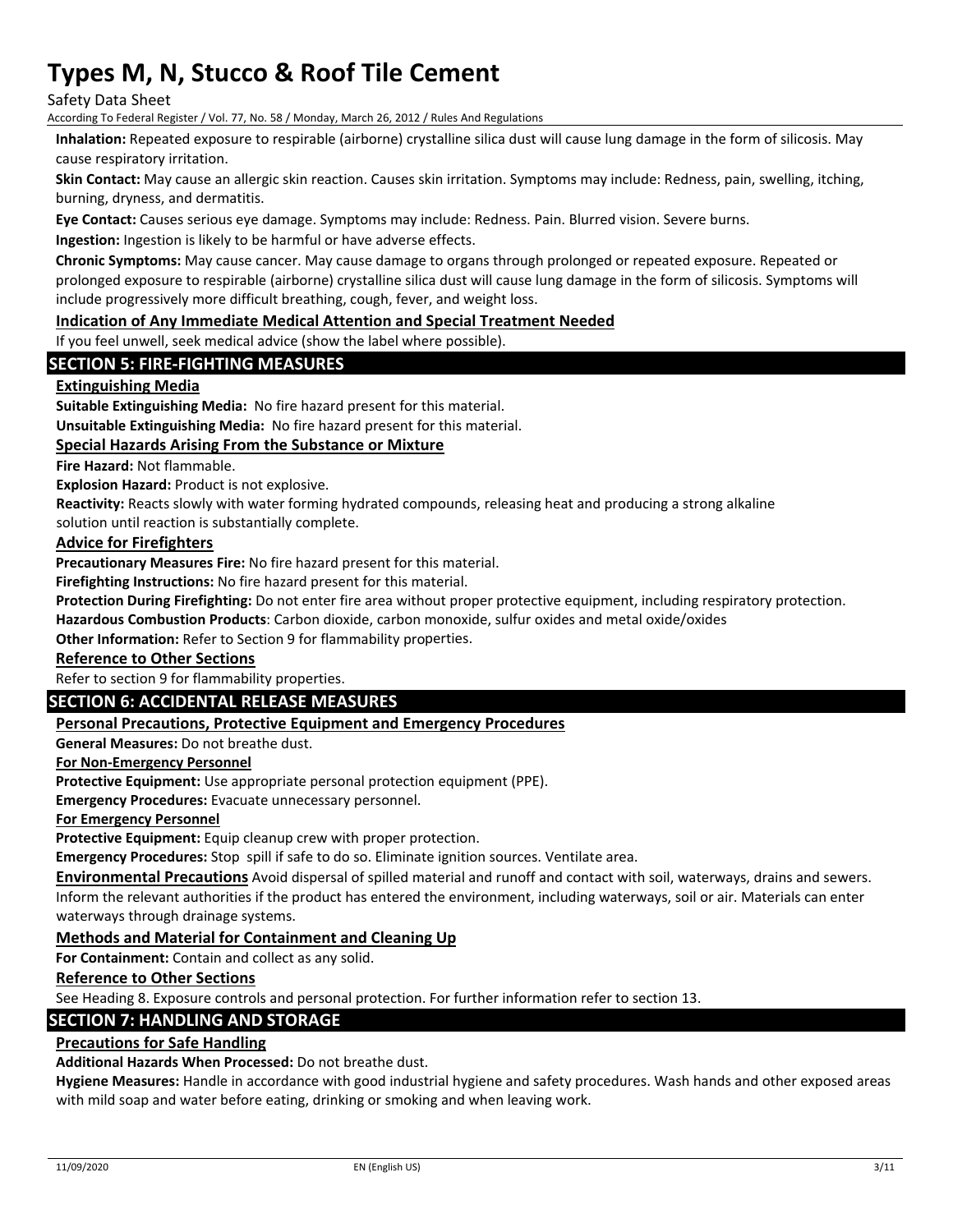Safety Data Sheet

According To Federal Register / Vol. 77, No. 58 / Monday, March 26, 2012 / Rules And Regulations

#### **Conditions for Safe Storage, Including Any Incompatibilities**

**Technical Measures:** Comply with applicable regulations. Good housekeeping is needed during storage, transfer, handling, and use of this material to avoid excessive dust accumulation.

**Storage Conditions:** Store in a dry, and well‐ventilated place. Keep container closed when not in use. Keep/Store away from incompatible materials. Store away from oxidizers, combustible materials, and all ignition sources.

**Incompatible Materials:** Strong acids. Strong bases. Strong oxidizers. Wet cement is alkaline and is incompatible with acids, ammonium salts and aluminum metal. Cement dissolves in hydrofluoric acid, producing corrosive silicon tetrafluoride gas. Cement reacts with water to form silicates and calcium hydroxide. Silicates react with powerful oxidizers such as fluorine, boron trifluoride, chlorine trifluoride, manganese trifluoride, and oxygen difluoride.

#### **Specific End Use(s)**

Building materials, construction.

### **SECTION 8: EXPOSURE CONTROLS/PERSONAL PROTECTION**

#### **Control Parameters**

For substances listed in section 3 that are not listed here, there are no established Exposure limits from the manufacturer, supplier, importer, or the appropriate advisory agency including: ACGIH (TLV), NIOSH (REL), OSHA (PEL), Canadian provincial governments, or the Mexican government

| Cement, portland, chemicals (65997-15-1) |                                      |                                                                       |
|------------------------------------------|--------------------------------------|-----------------------------------------------------------------------|
| <b>Mexico</b>                            | OEL TWA (mg/m <sup>3</sup> )         | $\frac{10 \text{ mg}}{\text{m}^3}$                                    |
| <b>Mexico</b>                            | OEL STEL (mg/m <sup>3</sup> )        | $20 \text{ mg/m}^3$                                                   |
| <b>USA ACGIH</b>                         | ACGIH TWA $(mg/m3)$                  | 1 mg/m <sup>3</sup> (particulate matter containing no asbestos and    |
|                                          |                                      | <1% crystalline silica, respirable fraction)                          |
| <b>USA ACGIH</b>                         | ACGIH chemical category              | Not Classifiable as a Human Carcinogen                                |
| <b>USA OSHA</b>                          | OSHA PEL (TWA) (mg/m <sup>3</sup> )  | 15 mg/m <sup>3</sup> (total dust)                                     |
|                                          |                                      | 5 mg/m <sup>3</sup> (respirable fraction)                             |
| <b>USA NIOSH</b>                         | NIOSH REL (TWA) (mg/m <sup>3</sup> ) | 10 mg/m <sup>3</sup> (total dust)                                     |
|                                          |                                      | 5 mg/m <sup>3</sup> (respirable dust)                                 |
| <b>USA IDLH</b>                          | US IDLH $(mg/m3)$                    | 5000 mg/m <sup>3</sup>                                                |
| Alberta                                  | OEL TWA (mg/m <sup>3</sup> )         | 10 mg/m $3$                                                           |
| <b>British Columbia</b>                  | OEL TWA (mg/m <sup>3</sup> )         | 10 mg/m <sup>3</sup> (total particulate matter containing no Asbestos |
|                                          |                                      | and <1% Crystalline silica-total particulate)                         |
|                                          |                                      | 3 mg/m <sup>3</sup> (particulate matter containing no Asbestos and    |
|                                          |                                      | <1% Crystalline silica-respirable particulate)                        |
| Manitoba                                 | OEL TWA (mg/m <sup>3</sup> )         | 1 mg/m <sup>3</sup> (particulate matter containing no Asbestos and    |
|                                          |                                      | <1% Crystalline silica-respirable fraction)                           |
| <b>New Brunswick</b>                     | OEL TWA (mg/m <sup>3</sup> )         | 10 mg/m <sup>3</sup> (particulate matter containing no Asbestos and   |
|                                          |                                      | <1% Crystalline silica)                                               |
| <b>Newfoundland &amp; Labrador</b>       | OEL TWA (mg/m <sup>3</sup> )         | 1 mg/m <sup>3</sup> (particulate matter containing no Asbestos and    |
|                                          |                                      | <1% Crystalline silica-respirable fraction)                           |
| <b>Nova Scotia</b>                       | OEL TWA (mg/m <sup>3</sup> )         | 1 mg/m <sup>3</sup> (particulate matter containing no Asbestos and    |
|                                          |                                      | <1% Crystalline silica-respirable fraction)                           |
| <b>Nunavut</b>                           | OEL TWA (mg/m <sup>3</sup> )         | 5 mg/m <sup>3</sup> (respirable mass)                                 |
|                                          |                                      | 10 mg/m <sup>3</sup> (total mass)                                     |
| <b>Northwest Territories</b>             | OEL TWA (mg/m <sup>3</sup> )         | 5 mg/m <sup>3</sup> (respirable mass)                                 |
|                                          |                                      | 10 mg/m <sup>3</sup> (total mass)                                     |
| <b>Ontario</b>                           | OEL TWA (mg/m <sup>3</sup> )         | 1 mg/m <sup>3</sup> (containing no Asbestos and <1% Crystalline       |
|                                          |                                      | silica-respirable)                                                    |
| <b>Prince Edward Island</b>              | OEL TWA (mg/m <sup>3</sup> )         | 1 mg/m <sup>3</sup> (particulate matter containing no Asbestos and    |
|                                          |                                      | <1% Crystalline silica-respirable fraction)                           |
| Québec                                   | VEMP ( $mg/m3$ )                     | 10 mg/m <sup>3</sup> (containing no Asbestos and <1% Crystalline      |
|                                          |                                      | silica-total dust)                                                    |
|                                          |                                      | 5 mg/m <sup>3</sup> (containing no Asbestos and <1% Crystalline       |
|                                          |                                      | silica-respirable dust)                                               |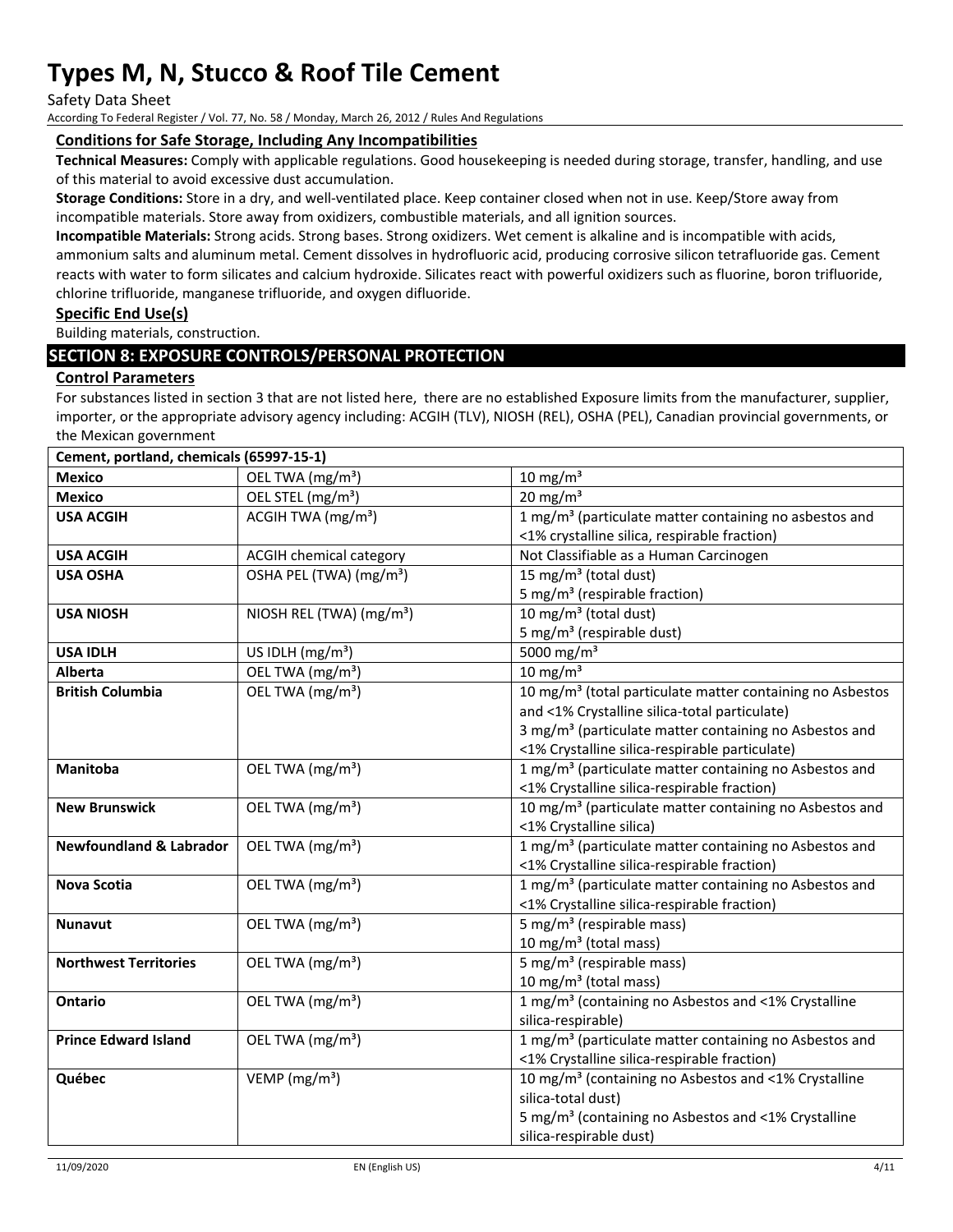Safety Data Sheet

According To Federal Register / Vol. 77, No. 58 / Monday, March 26, 2012 / Rules And Regulations

| Saskatchewan                       | OEL STEL (mg/m <sup>3</sup> )                    | $20 \text{ mg/m}^3$                                                                                           |
|------------------------------------|--------------------------------------------------|---------------------------------------------------------------------------------------------------------------|
| Saskatchewan                       | OEL TWA (mg/m <sup>3</sup> )                     | $10 \text{ mg/m}^3$                                                                                           |
| Yukon                              | OEL STEL (mg/m <sup>3</sup> )                    | $20 \text{ mg/m}^3$                                                                                           |
| Yukon                              | OEL TWA (mg/m <sup>3</sup> )                     | $30$ mppcf                                                                                                    |
|                                    |                                                  | $10 \text{ mg/m}^3$                                                                                           |
| Limestone (1317-65-3)              |                                                  |                                                                                                               |
| <b>Mexico</b>                      | OEL TWA (mg/m <sup>3</sup> )                     | $10 \text{ mg/m}^3$                                                                                           |
| <b>Mexico</b>                      | OEL STEL (mg/m <sup>3</sup> )                    | $20 \text{ mg/m}^3$                                                                                           |
| <b>USA OSHA</b>                    | OSHA PEL (TWA) (mg/m <sup>3</sup> )              | 15 mg/m <sup>3</sup> (total dust)                                                                             |
|                                    |                                                  | 5 mg/m <sup>3</sup> (respirable fraction)                                                                     |
| <b>USA NIOSH</b>                   | NIOSH REL (TWA) (mg/m <sup>3</sup> )             | 10 mg/m <sup>3</sup> (total dust)                                                                             |
|                                    |                                                  | 5 mg/m <sup>3</sup> (respirable dust)                                                                         |
| <b>Alberta</b>                     | OEL TWA (mg/m <sup>3</sup> )                     | $10 \text{ mg/m}^3$                                                                                           |
| <b>British Columbia</b>            | OEL STEL (mg/m <sup>3</sup> )                    | $20 \,\mathrm{mg/m^3}$ (total dust)                                                                           |
| <b>British Columbia</b>            | OEL TWA (mg/m <sup>3</sup> )                     | 10 mg/m <sup>3</sup> (total dust)                                                                             |
|                                    |                                                  | 3 mg/m <sup>3</sup> (respirable fraction)                                                                     |
| <b>New Brunswick</b>               | OEL TWA (mg/m <sup>3</sup> )                     | 10 mg/m <sup>3</sup> (particulate matter containing no Asbestos and                                           |
|                                    |                                                  | <1% Crystalline silica)                                                                                       |
| <b>Nunavut</b>                     | OEL TWA (mg/m <sup>3</sup> )                     | 5 mg/m <sup>3</sup> (respirable mass)                                                                         |
|                                    |                                                  | 10 mg/m <sup>3</sup> (total mass)                                                                             |
| <b>Northwest Territories</b>       | OEL TWA (mg/m <sup>3</sup> )                     | 5 mg/m <sup>3</sup> (respirable mass)                                                                         |
|                                    |                                                  | 10 mg/m <sup>3</sup> (total mass)                                                                             |
| Québec                             | VEMP ( $mg/m3$ )                                 | 10 mg/m <sup>3</sup> (Limestone, containing no Asbestos and <1%                                               |
|                                    |                                                  | Crystalline silica-total dust)                                                                                |
| Saskatchewan                       | OEL STEL (mg/m <sup>3</sup> )                    | $20 \text{ mg/m}^3$                                                                                           |
| Saskatchewan                       | OEL TWA (mg/m <sup>3</sup> )                     | $10 \text{ mg/m}^3$                                                                                           |
| Yukon                              | OEL STEL (mg/m <sup>3</sup> )                    | $20 \text{ mg/m}^3$                                                                                           |
| Yukon                              | OEL TWA (mg/m <sup>3</sup> )                     | 30 mppcf                                                                                                      |
|                                    |                                                  | $10 \text{ mg/m}^3$                                                                                           |
| Gypsum (Ca(SO4).2H2O) (13397-24-5) |                                                  |                                                                                                               |
| <b>Mexico</b>                      | OEL TWA (mg/m <sup>3</sup> )                     | 10 mg/m <sup>3</sup> (inhalable fraction)                                                                     |
| <b>USA ACGIH</b>                   | ACGIH TWA (mg/m <sup>3</sup> )                   | 10 mg/m <sup>3</sup> (inhalable fraction)                                                                     |
| <b>USA OSHA</b>                    | OSHA PEL (TWA) (mg/m <sup>3</sup> )              | 15 mg/m <sup>3</sup> (total dust)                                                                             |
|                                    |                                                  | 5 mg/m <sup>3</sup> (respirable fraction)                                                                     |
| <b>USA NIOSH</b>                   | NIOSH REL (TWA) (mg/m <sup>3</sup> )             | 10 mg/m $3$ (total dust)                                                                                      |
|                                    |                                                  | 5 mg/m <sup>3</sup> (respirable dust)                                                                         |
| Alberta                            | OEL TWA (mg/m <sup>3</sup> )                     | $10 \text{ mg/m}^3$                                                                                           |
| <b>British Columbia</b>            | OEL STEL (mg/m <sup>3</sup> )                    | 20 mg/m <sup>3</sup> (total dust)                                                                             |
| <b>British Columbia</b>            | OEL TWA (mg/m <sup>3</sup> )                     | 10 mg/m $3$ (total dust)                                                                                      |
|                                    |                                                  | 3 mg/m <sup>3</sup> (respirable fraction)                                                                     |
| <b>Manitoba</b>                    | OEL TWA (mg/m <sup>3</sup> )                     | 10 mg/m <sup>3</sup> (inhalable fraction)                                                                     |
| <b>Newfoundland &amp; Labrador</b> | OEL TWA (mg/m <sup>3</sup> )                     | 10 mg/m <sup>3</sup> (inhalable fraction)                                                                     |
| Nova Scotia                        | OEL TWA (mg/m <sup>3</sup> )                     | 10 mg/m <sup>3</sup> (inhalable fraction)                                                                     |
| Nunavut                            | OEL TWA (mg/m <sup>3</sup> )                     | $\frac{1}{5}$ mg/m <sup>3</sup> (respirable mass)                                                             |
|                                    |                                                  | 10 mg/m <sup>3</sup> (total mass)                                                                             |
| <b>Northwest Territories</b>       | OEL TWA (mg/m <sup>3</sup> )                     | 5 mg/m <sup>3</sup> (respirable mass)                                                                         |
|                                    |                                                  | 10 mg/m <sup>3</sup> (total mass)                                                                             |
| Ontario                            | OEL TWA (mg/m <sup>3</sup> )                     | $\overline{10}$ mg/m <sup>3</sup> (inhalable)                                                                 |
| <b>Prince Edward Island</b>        | OEL TWA (mg/m <sup>3</sup> )<br>VEMP ( $mg/m3$ ) | 10 mg/m <sup>3</sup> (inhalable fraction)<br>10 mg/m <sup>3</sup> (containing no Asbestos and <1% Crystalline |
| Québec                             |                                                  | silica-total dust)                                                                                            |
|                                    |                                                  | 5 mg/m <sup>3</sup> (containing no Asbestos and <1% Crystalline                                               |
|                                    |                                                  |                                                                                                               |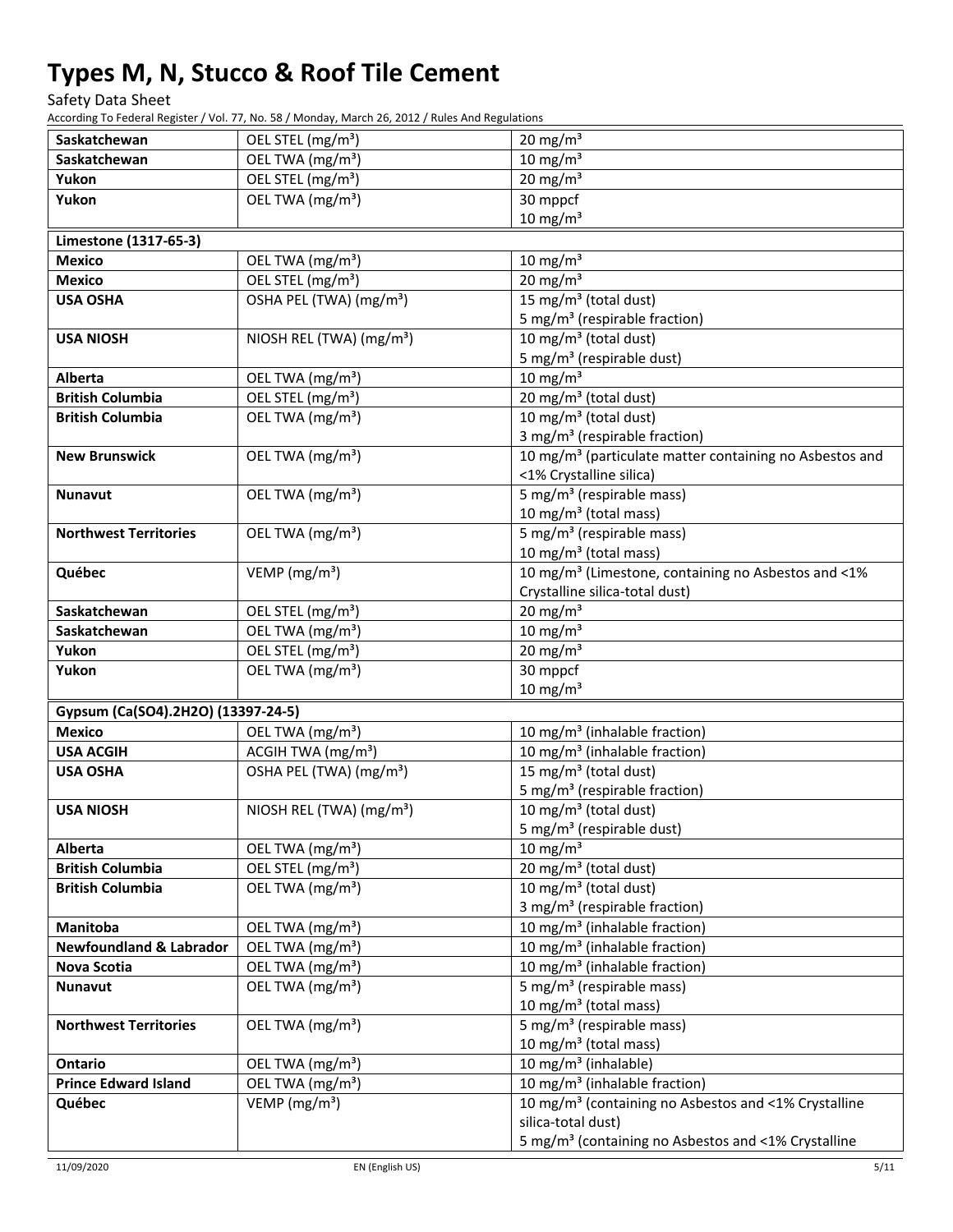Safety Data Sheet

According To Federal Register / Vol. 77, No. 58 / Monday, March 26, 2012 / Rules And Regulations

|                                    |                                      | silica-respirable dust)                                                                                      |
|------------------------------------|--------------------------------------|--------------------------------------------------------------------------------------------------------------|
| Saskatchewan                       | OEL STEL (mg/m <sup>3</sup> )        | $20 \text{ mg/m}^3$                                                                                          |
| Saskatchewan                       | OEL TWA (mg/m <sup>3</sup> )         | $10 \text{ mg/m}^3$                                                                                          |
| Yukon                              | OEL STEL (mg/m <sup>3</sup> )        | $20 \text{ mg/m}^3$                                                                                          |
| Yukon                              | OEL TWA (mg/m <sup>3</sup> )         | 30 mppcf                                                                                                     |
|                                    |                                      | $10 \text{ mg/m}^3$                                                                                          |
| Quartz (14808-60-7)                |                                      |                                                                                                              |
| <b>Mexico</b>                      | OEL TWA (mg/m <sup>3</sup> )         | 0.1 mg/m <sup>3</sup> (respirable fraction)                                                                  |
| <b>USA ACGIH</b>                   | ACGIH TWA $(mg/m3)$                  | 0.025 mg/m <sup>3</sup> (respirable fraction)                                                                |
| <b>USA ACGIH</b>                   | <b>ACGIH chemical category</b>       | A2 - Suspected Human Carcinogen                                                                              |
| <b>USA OSHA</b>                    | OSHA PEL (STEL) (mg/m <sup>3</sup> ) | 250 mppcf/%SiO <sub>2</sub> +5, 10mg/m <sup>3</sup> /%SiO <sub>2</sub> +2                                    |
| <b>USA NIOSH</b>                   | NIOSH REL (TWA) (mg/m <sup>3</sup> ) | 0.05 mg/m <sup>3</sup> (respirable dust)                                                                     |
| <b>USA IDLH</b>                    | US IDLH $(mg/m3)$                    | 50 mg/m <sup>3</sup> (respirable dust)                                                                       |
| <b>Alberta</b>                     | OEL TWA (mg/m <sup>3</sup> )         | 0.025 mg/m <sup>3</sup> (respirable particulate)                                                             |
| <b>British Columbia</b>            | OEL TWA (mg/m <sup>3</sup> )         | 0.025 mg/m <sup>3</sup> (respirable)                                                                         |
| <b>Manitoba</b>                    | OEL TWA (mg/m <sup>3</sup> )         | 0.025 mg/m <sup>3</sup> (respirable fraction)                                                                |
| <b>New Brunswick</b>               | OEL TWA (mg/m <sup>3</sup> )         | 0.1 mg/m <sup>3</sup> (respirable fraction)                                                                  |
| <b>Newfoundland &amp; Labrador</b> | OEL TWA (mg/m <sup>3</sup> )         | 0.025 mg/m <sup>3</sup> (respirable fraction)                                                                |
| <b>Nova Scotia</b>                 | OEL TWA (mg/m <sup>3</sup> )         | 0.025 mg/m <sup>3</sup> (respirable fraction)                                                                |
| Nunavut                            | OEL TWA (mg/m <sup>3</sup> )         | $0.1 \text{ mg/m}^3$ (respirable mass)                                                                       |
|                                    |                                      | $0.3 \text{ mg/m}^3$ (total mass)                                                                            |
| <b>Northwest Territories</b>       | OEL TWA (mg/m <sup>3</sup> )         | $0.1 \,\mathrm{mg/m^3}$ (respirable mass)                                                                    |
|                                    |                                      | 0.3 mg/m <sup>3</sup> (total mass)                                                                           |
| <b>Ontario</b>                     | OEL TWA (mg/m <sup>3</sup> )         | 0.10 mg/m <sup>3</sup> (designated substances regulation-respirable)                                         |
| <b>Prince Edward Island</b>        | OEL TWA (mg/m <sup>3</sup> )         | 0.025 mg/m <sup>3</sup> (respirable fraction)                                                                |
| Québec                             | VEMP ( $mg/m3$ )                     | $0.1 \text{ mg/m}^3$ (respirable dust)                                                                       |
| Saskatchewan                       | OEL TWA (mg/m <sup>3</sup> )         | 0.05 mg/m <sup>3</sup> (respirable fraction)                                                                 |
| Yukon                              | OEL TWA (mg/m <sup>3</sup> )         | 300 particle/mL                                                                                              |
| Iron oxide (Fe2O3) (1309-37-1)     |                                      |                                                                                                              |
| <b>Mexico</b>                      | OEL TWA (mg/m <sup>3</sup> )         | 5 mg/ $m3$                                                                                                   |
| <b>Mexico</b>                      | OEL STEL (mg/m <sup>3</sup> )        | $10 \text{ mg/m}^3$                                                                                          |
| <b>USA ACGIH</b>                   | ACGIH TWA (mg/m <sup>3</sup> )       | 5 mg/m <sup>3</sup> (respirable fraction)                                                                    |
| <b>USA ACGIH</b>                   | <b>ACGIH chemical category</b>       | Not Classifiable as a Human Carcinogen                                                                       |
| <b>USA OSHA</b>                    | OSHA PEL (TWA) (mg/m <sup>3</sup> )  | $10 \text{ mg/m}^3$ (fume)                                                                                   |
|                                    |                                      | 15 mg/m <sup>3</sup> (total dust)                                                                            |
|                                    |                                      | 5 mg/m <sup>3</sup> (respirable fraction)                                                                    |
| <b>USA NIOSH</b>                   | NIOSH REL (TWA) (mg/m <sup>3</sup> ) | 5 mg/m <sup>3</sup> (dust and fume)                                                                          |
| <b>USA IDLH</b>                    | US IDLH $(mg/m3)$                    | 2500 mg/m <sup>3</sup> (dust and fume)                                                                       |
| Alberta                            | OEL TWA (mg/m <sup>3</sup> )         | 5 mg/m <sup>3</sup> (respirable)                                                                             |
| <b>British Columbia</b>            | OEL STEL (mg/m <sup>3</sup> )        | 10 mg/m <sup>3</sup> (fume)                                                                                  |
| <b>British Columbia</b>            | OEL TWA (mg/m <sup>3</sup> )         | 10 mg/m <sup>3</sup> (total particulate matter containing no Asbestos                                        |
|                                    |                                      | and <1% Crystalline silica-total particulate)                                                                |
|                                    |                                      | 3 mg/m <sup>3</sup> (particulate matter containing no Asbestos and                                           |
|                                    |                                      | <1% Crystalline silica-respirable particulate)                                                               |
|                                    |                                      | 5 mg/m <sup>3</sup> (dust and fume)                                                                          |
| Manitoba<br><b>New Brunswick</b>   | OEL TWA (mg/m <sup>3</sup> )         | 5 mg/m <sup>3</sup> (respirable fraction)                                                                    |
|                                    | OEL TWA (mg/m <sup>3</sup> )         | 5 mg/m <sup>3</sup> (particulate matter containing no Asbestos and<br><1% Crystalline silica, dust and fume) |
|                                    |                                      | 10 mg/m <sup>3</sup> (regulated under Rouge-particulate matter                                               |
|                                    |                                      | containing no Asbestos and <1% Crystalline silica)                                                           |
| <b>Newfoundland &amp; Labrador</b> | OEL TWA (mg/m <sup>3</sup> )         | 5 mg/m <sup>3</sup> (respirable fraction)                                                                    |
| <b>Nova Scotia</b>                 | OEL TWA (mg/m <sup>3</sup> )         | 5 mg/m <sup>3</sup> (respirable fraction)                                                                    |
|                                    |                                      |                                                                                                              |

11/09/2020 EN (English US) 6/11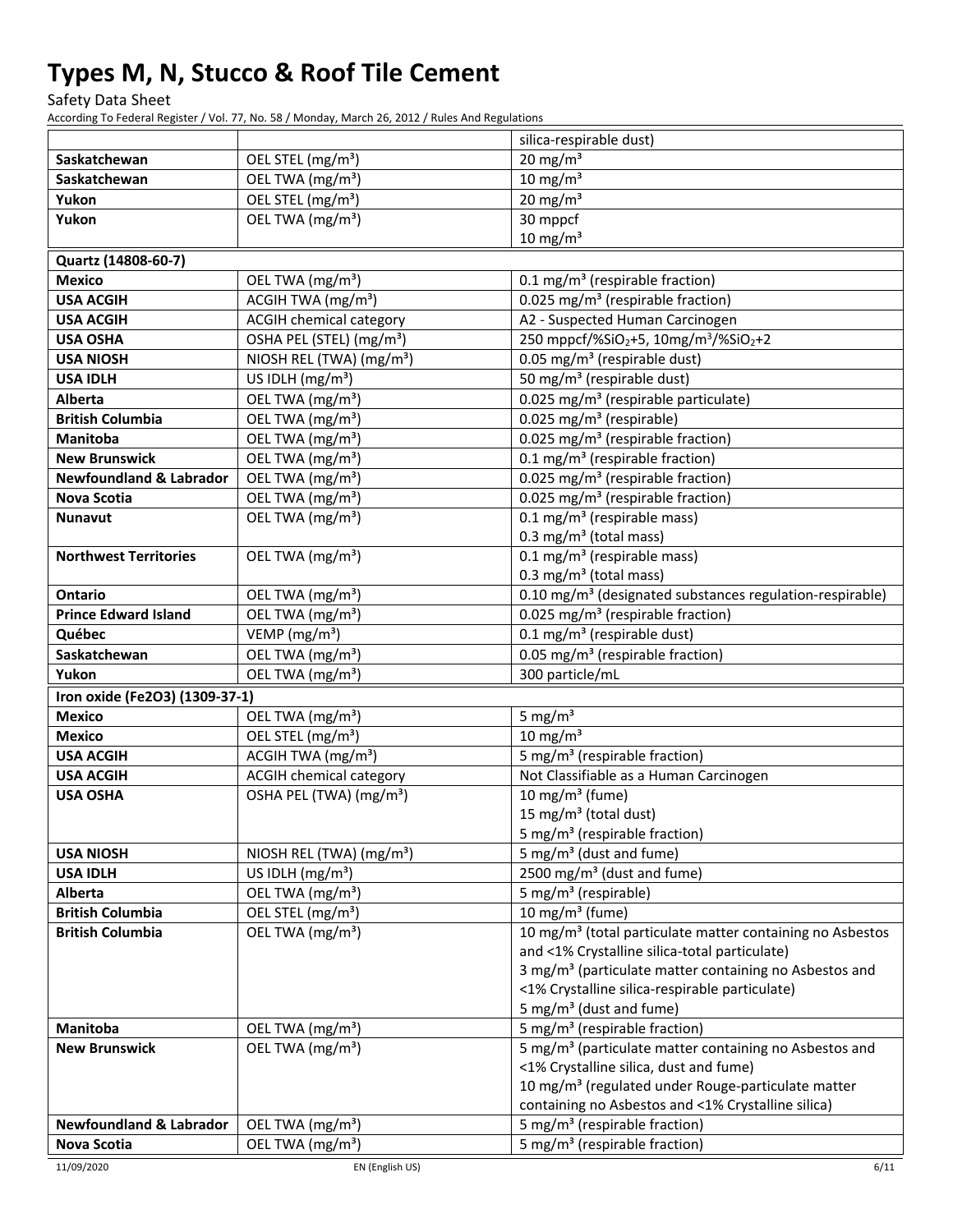#### Safety Data Sheet

According To Federal Register / Vol. 77, No. 58 / Monday, March 26, 2012 / Rules And Regulations

| <b>Nunavut</b>                     | OEL TWA (mg/m <sup>3</sup> )        |                                                                  |
|------------------------------------|-------------------------------------|------------------------------------------------------------------|
|                                    |                                     | 5 mg/m <sup>3</sup> (respirable mass)                            |
|                                    |                                     | 10 mg/m <sup>3</sup> (total mass)                                |
| <b>Northwest Territories</b>       | OEL TWA (mg/m <sup>3</sup> )        | 5 mg/m <sup>3</sup> (respirable mass)                            |
|                                    |                                     | 10 mg/m <sup>3</sup> (total mass)                                |
| Ontario                            | OEL TWA $(mg/m3)$                   | 5 mg/m <sup>3</sup> (respirable)                                 |
| <b>Prince Edward Island</b>        | OEL TWA (mg/m <sup>3</sup> )        | 5 mg/m <sup>3</sup> (respirable fraction)                        |
| Québec                             | VEMP ( $mg/m3$ )                    | 5 mg/m <sup>3</sup> (dust and fume)                              |
|                                    |                                     | 10 mg/m <sup>3</sup> (containing no Asbestos and <1% Crystalline |
|                                    |                                     | silica, regulated under Rouge-total dust)                        |
| Saskatchewan                       | OEL STEL (mg/m <sup>3</sup> )       | 10 mg/m <sup>3</sup> (dust and fume)                             |
|                                    |                                     | 20 mg/m <sup>3</sup> (regulated under Rouge)                     |
| Saskatchewan                       | OEL TWA $(mg/m3)$                   | 5 mg/m <sup>3</sup> (dust and fume)                              |
|                                    |                                     | 10 mg/m <sup>3</sup> (regulated under Rouge)                     |
| Yukon                              | OEL STEL (mg/m <sup>3</sup> )       | 10 mg/m <sup>3</sup> (fume)                                      |
|                                    |                                     | 20 mg/m <sup>3</sup> (regulated under Rouge)                     |
| Yukon                              | OEL TWA (mg/m <sup>3</sup> )        | 5 mg/m <sup>3</sup> (fume)                                       |
|                                    |                                     | 30 mppcf (regulated under Rouge)                                 |
|                                    |                                     | 10 mg/m <sup>3</sup> (regulated under Rouge)                     |
| Chromium, ion (Cr 6+) (18540-29-9) |                                     |                                                                  |
| <b>USA OSHA</b>                    | OSHA PEL (TWA) (mg/m <sup>3</sup> ) | $5 \mu g/m^3$                                                    |

#### **Exposure Controls**

**Appropriate Engineering Controls:** Ensure adequate ventilation, especially in confined areas. Clean water should always be readily  available for skin and (emergency) eye washing. Ensure all national/local regulations are observed.

**Personal Protective Equipment:** Protective goggles or safety glasses with side shields. Gloves. Protective clothing. Dust formation: dust mask or Respirator (See Below).



**Materials for Protective Clothing:** Wear suitable materials and fabrics.

**Hand Protection:** Wear protective gloves.

**Eye Protection:** Goggles or safety glasses with side shields.

**Skin and Body Protection:** Wear suitable protective clothing.

**Respiratory Protection:** Use NIOSH-approved dust mask or properly fitted, particulate filter respirator complying with an approved standard (NIOSH/MSHA), if a risk assessment indicates this is necessary.Respirator selection must be based on known or anticipated exposure levels, the hazards of theproduct, and assigned protection factor of the selected respirator.

**Environmental Exposure Controls:** Do not allow the product to be released into the environment.

**Consumer Exposure Controls:** Do not eat, drink or smoke during use.

# **SECTION 9: PHYSICAL AND CHEMICAL PROPERTIES**

**Information on Basic Physical and Chemical Properties**

| <b>Physical State</b>            |                | Solid              |
|----------------------------------|----------------|--------------------|
| Appearance                       | $\ddot{\cdot}$ | Not available      |
| Odor                             | $\ddot{\cdot}$ | Odorless           |
| <b>Odor Threshold</b>            | $\ddot{\cdot}$ | Not available      |
| рH                               | $\ddot{\cdot}$ | $>11.5$ (in water) |
| <b>Evaporation Rate</b>          |                | Not available      |
| <b>Melting Point</b>             | $\ddot{\cdot}$ | Not available      |
| <b>Freezing Point</b>            | $\ddot{\cdot}$ | Not available      |
| <b>Boiling Point</b>             | $\ddot{\cdot}$ | Not available      |
| <b>Flash Point</b>               | $\ddot{\cdot}$ | Not available      |
| <b>Auto-ignition Temperature</b> | ÷              | Not available      |
| <b>Decomposition Temperature</b> | $\ddot{\cdot}$ | Not available      |
| Flammability (solid, gas)        |                | Not available      |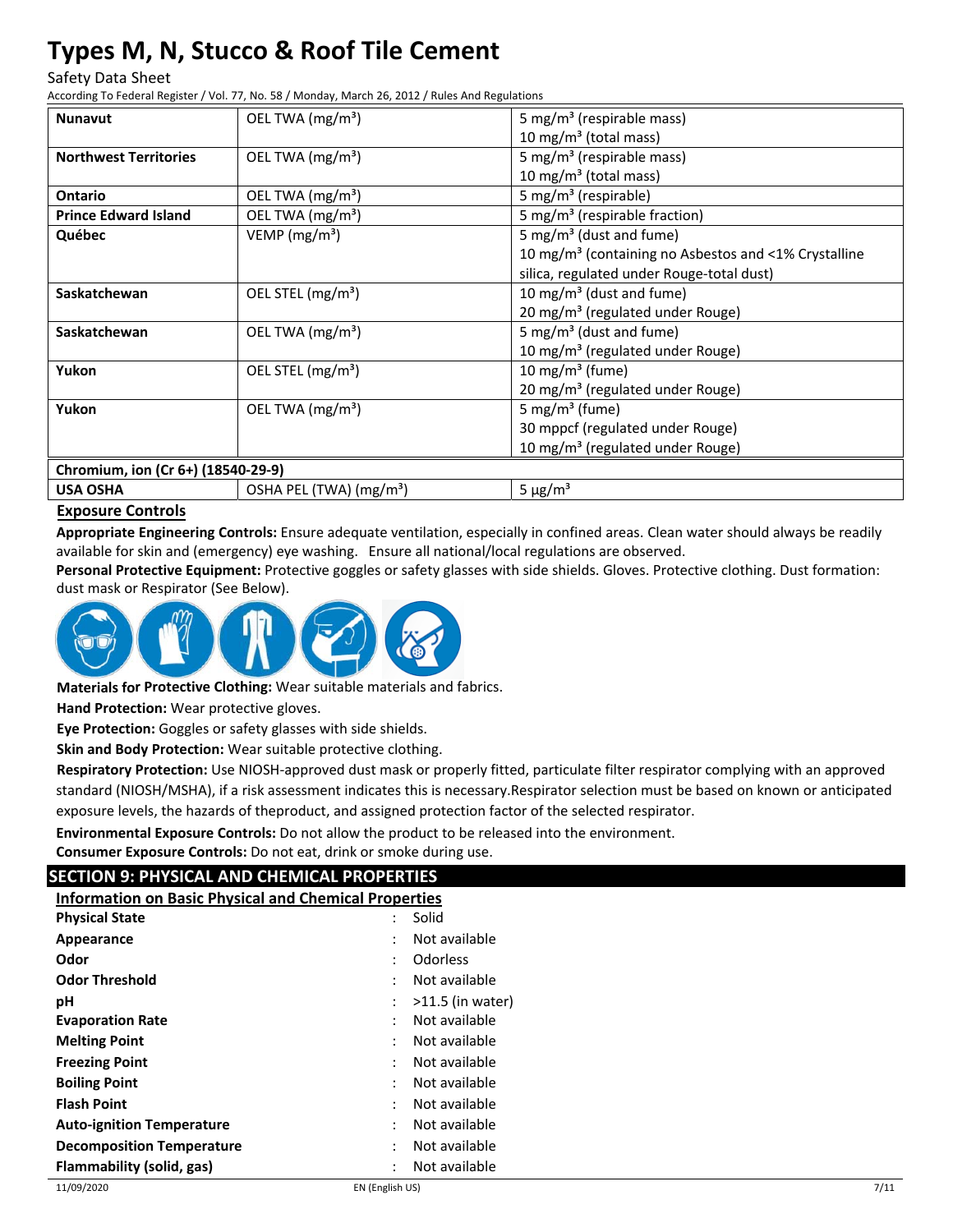Safety Data Sheet

According To Federal Register / Vol. 77, No. 58 / Monday, March 26, 2012 / Rules And Regulations

| Lower Flammable Limit                                      |           | Not available                                                         |
|------------------------------------------------------------|-----------|-----------------------------------------------------------------------|
| Upper Flammable Limit                                      |           | Not available                                                         |
| <b>Vapor Pressure</b>                                      |           | Not available                                                         |
| <b>Relative Vapor Density at 20 °C</b>                     |           | Not available                                                         |
| <b>Relative Density</b>                                    |           | Not available                                                         |
| <b>Specific Gravity</b>                                    | $\bullet$ | Not available                                                         |
| Solubility                                                 |           | Water: 0.1 - 1 % Slightly soluble                                     |
| <b>Partition Coefficient: N-Octanol/Water</b>              |           | Not available                                                         |
| <b>Viscosity</b>                                           |           | Not available                                                         |
| <b>Explosion Data – Sensitivity to Mechanical Impact</b> : |           | Not expected to present an explosion hazard due to mechanical impact. |
| <b>Explosion Data - Sensitivity to Static Discharge</b>    |           | Not expected to present an explosion hazard due to static discharge.  |

#### **SECTION 10: STABILITY AND REACTIVITY**

**Reactivity:** Reacts slowly with water forming hydrated compounds, releasing heat and producing a strong alkaline solution until reaction is substantially complete.

**Chemical Stability:** Stable under recommended handling and storage conditions (see section 7).

**Possibility of Hazardous Reactions:** Hazardous polymerization will not occur.

**Conditions to Avoid:** Incompatible materials.

**Incompatible Materials:** Strong acids, strong bases, strong oxidizers. Contact of dust with strong oxidizers may cause fire or explosion. Wet cement and cement clinker is alkaline and is incompatible with acids, ammonium salts and aluminum metal. Cement dissolves in hydrofluoric acid, producing corrosive silicon tetrafluoride gas. Cement reacts with water to form silicates and calcium hydroxide. Silicates react with powerful oxidizers such as fluorine, boron trifluoride, chlorine trifluoride, manganese trifluoride, and oxygen difluoride.

**Hazardous Decomposition Products:** Under normal conditions of storage and use, hazardous decomposition products should not be produced.

### **SECTION 11: TOXICOLOGICAL INFORMATION**

#### **Information on Toxicological Effects ‐ Product**

**Acute Toxicity:** Not classified

**LD50 and LC50 Data:** Not available

**Skin Corrosion/Irritation:** Causes skin irritation.

**pH:** 12 (in water) (ASTM D 1293‐95)

**Serious Eye Damage/Irritation:** Causes serious eye damage.

**pH:** 12 (in water) (ASTM D 1293‐95)

**Respiratory or Skin Sensitization:** May cause an allergic skin reaction.

**Germ Cell Mutagenicity:** Not classified

**Teratogenicity:** Not classified

**Carcinogenicity:** May cause cancer

**Specific Target Organ Toxicity (Repeated Exposure):** Causes damage to organs through prolonged or repeated exposure.

**Reproductive Toxicity:** Not classified

**Specific Target Organ Toxicity (Single Exposure):** May cause respiratory irritation.

**Aspiration Hazard:** Not classified

**Symptoms/Injuries After Inhalation:** Repeated exposure to respirable (airborne) crystalline silica dust will cause lung damage in the form of silicosis. May cause respiratory irritation.

**Symptoms/Injuries After Skin Contact:** May cause an allergic skin reaction. Causes skin irritation. Symptoms may include: Redness, pain, swelling, itching, burning, dryness, and dermatitis.

**Symptoms/Injuries After Eye Contact:** Causes serious eye damage. Symptoms may include: Redness. Pain. Blurred vision. Severe burns.

**Symptoms/Injuries After Ingestion:** Ingestion is likely to be harmful or have adverse effects.

**Chronic Symptoms:** May cause cancer. May causedamage to organs through prolonged or repeated exposure. Repeated or prolonged exposure to respirable (airborne) crystalline silica dust will cause lung damage in the form of silicosis. Symptoms will include progressively more difficult breathing, cough, fever, and weight loss.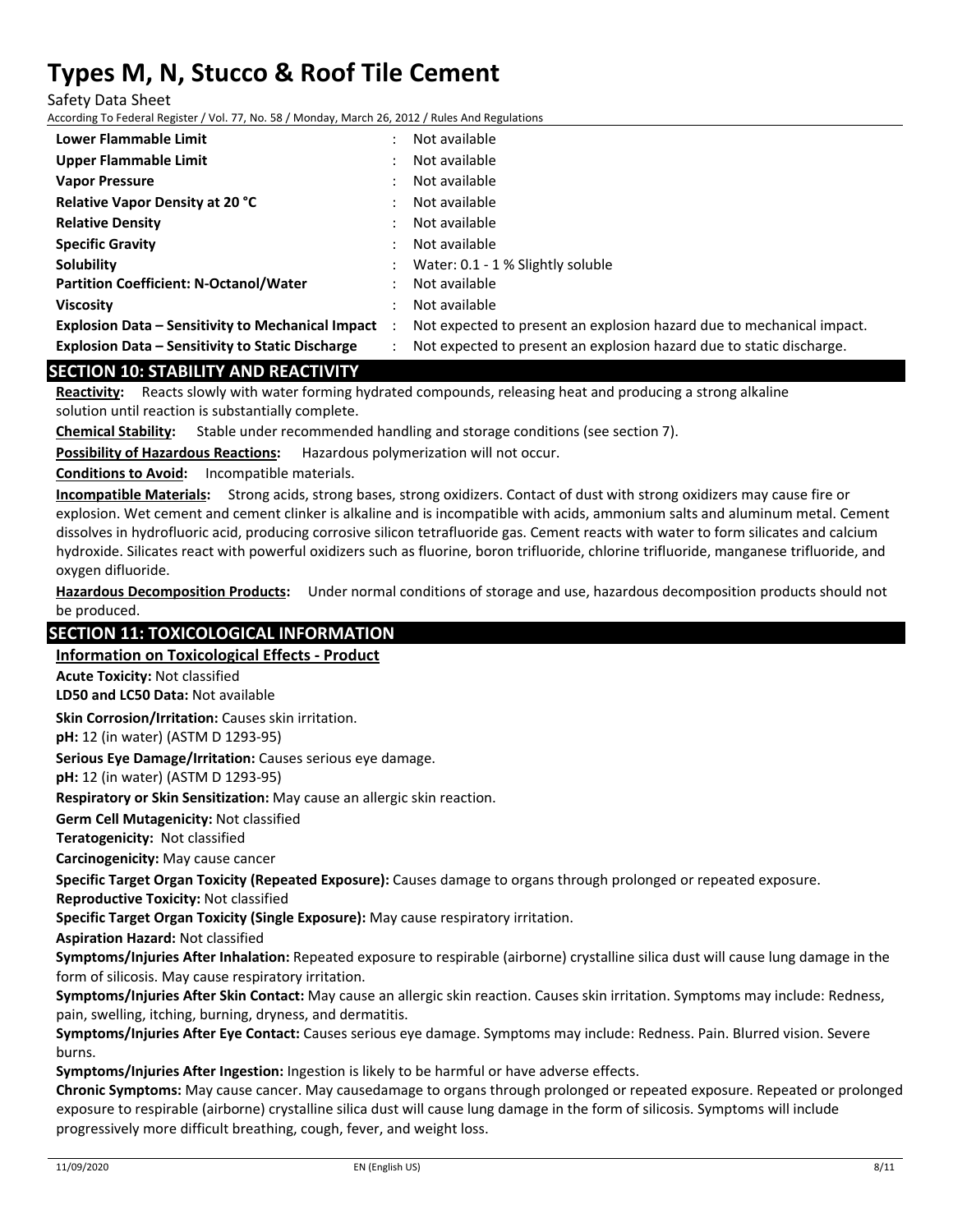Safety Data Sheet

According To Federal Register / Vol. 77, No. 58 / Monday, March 26, 2012 / Rules And Regulations

#### **Information on Toxicological Effects ‐ Ingredient(s)**

| > 5000 mg/kg                                    |
|-------------------------------------------------|
| > 5000 mg/kg                                    |
|                                                 |
| $>10000$ mg/kg                                  |
|                                                 |
| 1                                               |
| Known Human Carcinogens.                        |
| In OSHA Hazard Communication Carcinogen list.   |
|                                                 |
| 3                                               |
|                                                 |
| 1                                               |
| In OSHA Hazard Communication Carcinogen list.   |
| In OSHA Specifically Regulated Carcinogen list. |
|                                                 |

### **SECTION 12: ECOLOGICAL INFORMATION**

#### **Toxicity No additional information available**

| Chromium, ion (Cr 6+) (18540-29-9) |                                                                |
|------------------------------------|----------------------------------------------------------------|
| LC50 Fish 1                        | 36.2 mg/l (Exposure time: 96 h - Species: Pimephales promelas) |
| LC 50 Fish 2                       | 7.6 mg/l (Exposure time: 96 h - Species: Oncorhynchus mykiss)  |

#### **Persistence and Degradability** Not available

**Bioaccumulative Potential** Not available

**Mobility in Soil** Not available

#### **Other Adverse Effects**

**Other Information:** Avoid release to the environment.

### **SECTION 13: DISPOSAL CONSIDERATIONS**

**Waste Disposal Recommendations:** Dispose of waste material in accordance with all local, regional, national, provincial, territorial and international regulations.

**Ecology – Waste Materials:** Avoid release to the environment.

#### **SECTION 14: TRANSPORT INFORMATION**

| In Accordance with DOT  | Not regulated for transport |
|-------------------------|-----------------------------|
| In Accordance with IMDG | Not regulated for transport |
| In Accordance with IATA | Not regulated for transport |
| In Accordance with TDG  | Not regulated for transport |

## **SECTION 15: REGULATORY INFORMATION**

**US Federal Regulations**

**Types M, N, Stucco** & Roof Tile

| SARA Section 311/312 Hazard Classes | Immediate (acute) health hazard |
|-------------------------------------|---------------------------------|
|                                     | Delayed (chronic) health hazard |

#### **Cement, portland, chemicals (65997‐15‐1)**

Listed on the United States TSCA (Toxic Substances Control Act) inventory

**SARA Section 311/312 Hazard Classes Integrals and Immediate (acute) health hazard** 

#### **Limestone (1317‐65‐3)**

Listed on the United States TSCA (Toxic Substances Control Act) inventory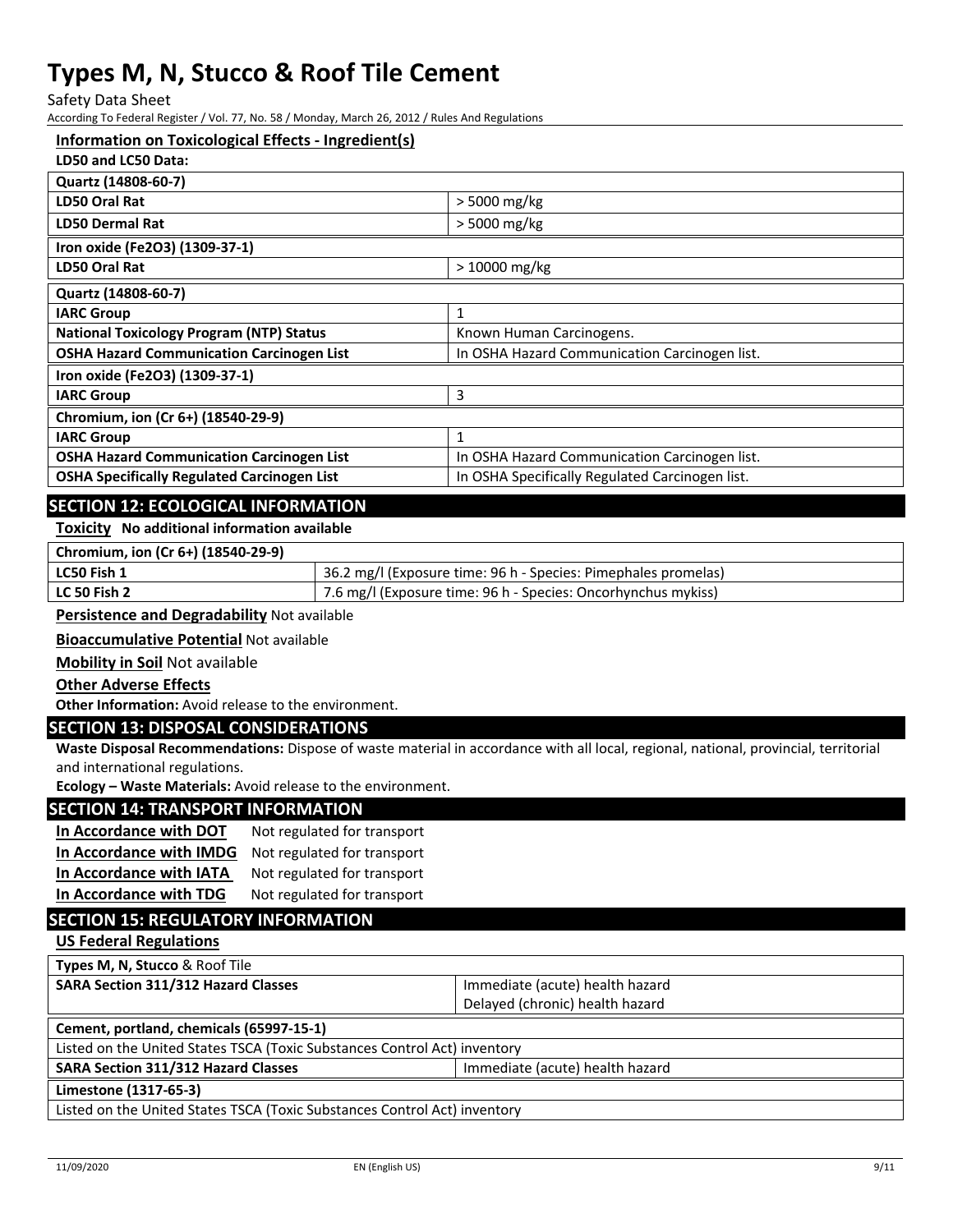Safety Data Sheet

According To Federal Register / Vol. 77, No. 58 / Monday, March 26, 2012 / Rules And Regulations

| Quartz (14808-60-7)                                                       |                                                                                               |  |
|---------------------------------------------------------------------------|-----------------------------------------------------------------------------------------------|--|
| Listed on the United States TSCA (Toxic Substances Control Act) inventory |                                                                                               |  |
| <b>SARA Section 311/312 Hazard Classes</b>                                | Immediate (acute) health hazard                                                               |  |
|                                                                           | Delayed (chronic) health hazard                                                               |  |
| Iron oxide (Fe2O3) (1309-37-1)                                            |                                                                                               |  |
| Listed on the United States TSCA (Toxic Substances Control Act) inventory |                                                                                               |  |
| <b>US State Regulations</b>                                               |                                                                                               |  |
| Quartz (14808-60-7)                                                       |                                                                                               |  |
| U.S. - California - Proposition 65 - Carcinogens List                     | WARNING: This product contains chemicals known to the State of<br>California to cause cancer. |  |
| Cement, portland, chemicals (65997-15-1)                                  |                                                                                               |  |
| U.S. - Massachusetts - Right To Know List                                 |                                                                                               |  |
| U.S. - New Jersey - Right to Know Hazardous Substance List                |                                                                                               |  |
| U.S. - Pennsylvania - RTK (Right to Know) List                            |                                                                                               |  |
| Limestone (1317-65-3)                                                     |                                                                                               |  |
| U.S. - Massachusetts - Right To Know List                                 |                                                                                               |  |
| U.S. - New Jersey - Right to Know Hazardous Substance List                |                                                                                               |  |
| U.S. - Pennsylvania - RTK (Right to Know) List                            |                                                                                               |  |
| Gypsum (Ca(SO4).2H2O) (13397-24-5)                                        |                                                                                               |  |
| U.S. - New Jersey - Right to Know Hazardous Substance List                |                                                                                               |  |
| U.S. - Pennsylvania - RTK (Right to Know) List                            |                                                                                               |  |
| Quartz (14808-60-7)                                                       |                                                                                               |  |
| U.S. - Massachusetts - Right To Know List                                 |                                                                                               |  |
| U.S. - New Jersey - Right to Know Hazardous Substance List                |                                                                                               |  |
| U.S. - Pennsylvania - RTK (Right to Know) List                            |                                                                                               |  |
| Iron oxide (Fe2O3) (1309-37-1)                                            |                                                                                               |  |
| U.S. - Massachusetts - Right To Know List                                 |                                                                                               |  |
| U.S. - New Jersey - Right to Know Hazardous Substance List                |                                                                                               |  |
| U.S. - Pennsylvania - RTK (Right to Know) List                            |                                                                                               |  |
| Chromium, ion (Cr 6+) (18540-29-9)                                        |                                                                                               |  |
| U.S. - Pennsylvania - RTK (Right to Know) - Environmental Hazard List     |                                                                                               |  |
| U.S. - Pennsylvania - RTK (Right to Know) List                            |                                                                                               |  |
| <b>Canadian Regulations</b>                                               |                                                                                               |  |

| Types M, N, Stucco & Roof Tile                             |                                                                                    |  |
|------------------------------------------------------------|------------------------------------------------------------------------------------|--|
| <b>WHMIS Classification</b>                                | Class D Division 2 Subdivision A - Very toxic material causing other toxic effects |  |
|                                                            | Class D Division 2 Subdivision B - Toxic material causing other toxic effects      |  |
|                                                            |                                                                                    |  |
| Cement, portland, chemicals (65997-15-1)                   |                                                                                    |  |
| Listed on the Canadian DSL (Domestic Substances List)      |                                                                                    |  |
| Listed on the Canadian IDL (Ingredient Disclosure List)    |                                                                                    |  |
| <b>WHMIS Classification</b>                                | Class E - Corrosive Material                                                       |  |
|                                                            | Class D Division 2 Subdivision B - Toxic material causing other toxic effects      |  |
| Limestone (1317-65-3)                                      |                                                                                    |  |
| Listed on the Canadian NDSL (Non-Domestic Substances List) |                                                                                    |  |
| <b>WHMIS Classification</b>                                | Uncontrolled product according to WHMIS classification criteria                    |  |